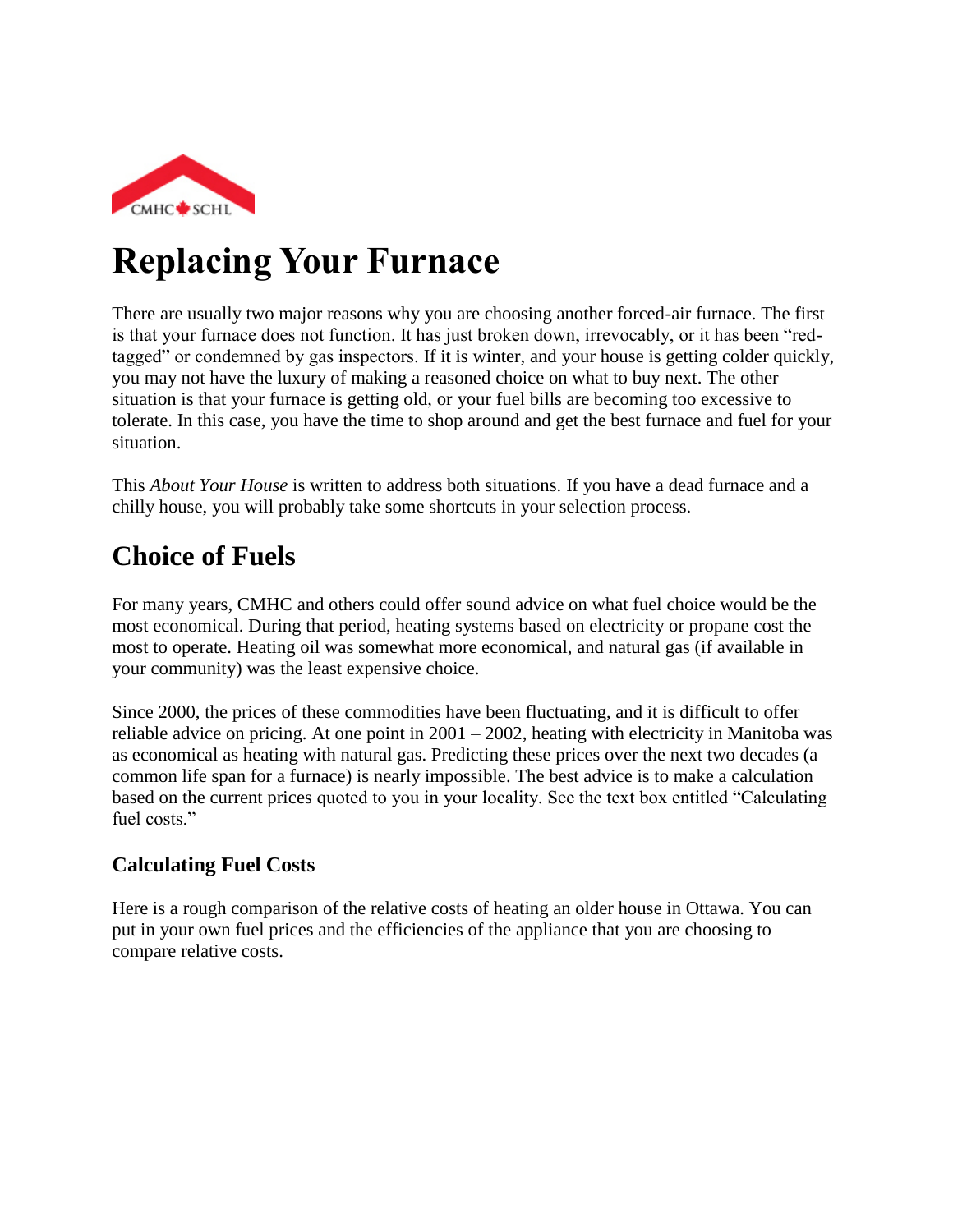The equation is:

Energy cost per unit  $X$  Heat load  $X$  100,000 = Cost to heat Energy content Efficiency Example: For a 92-per-cent efficient gas furnace:  $$0.42/m^3$  X 80 GJ X 100,000 = \$974  $37.5$  MJ/ $m<sup>3</sup>$ 92

Note: It is often difficult to isolate the cost per unit of fuel, be it gas or electricity. Include all the costs that relate to the  $m<sup>3</sup>$  of consumption for gas (for example, gas supply charge, gas delivery charges, gas surcharges). Electric utilities often also have a bewildering range of charges. Apply all the charges except fixed charges (for example, \$10/month connection charge).

For oil appliances, use an energy content of 38.2 MJ/litre of oil. For electricity, use 3.6 MJ/kWh and 100-per-cent efficiency.

Note: 80 GJ (or 80 gigajoules) is the energy required for heating the example house over the winter (heat load). Your own house will likely be different. However, the relative costs calculated for alternative fuels and furnaces in the example house should help you make a selection for your house.

### **Furnace Sizing**

You probably do not need a furnace with the output of your current furnace. Most furnaces in Canadian houses can provide far more heat than the house requires. A properly sized furnace will be running almost continuously during the coldest day of the winter. Having a furnace of a correct size will result in efficient operation during the whole heating season. A grossly oversized furnace will run only for a short period, never coming up to peak efficiency. Note, however, that sizing may not be a big issue with high-efficiency, condensing gas furnaces. Due to the design of condensing appliances, they are efficient even when oversized.

So, how do you size your furnace? You can have the contractor use a home heat loss calculation that is available from Canadian Standards Association (CAN/CSA F280) or a sizing procedure from the Heating, Refrigeration and Air Conditioning Institute of Canada (HRAI). Having a proper sizing will cost you \$150 – \$300 from a qualified contractor.

Those who keep their heating bills, and who are mathematically inclined, can try the calculation in the text box entitled "Calculating house heat loss from utility bills."

#### **Calculating House Heat Loss from Utility Bills**

Here is a sample calculation, using a three-month meter reading for a typical house. You can use any period (but at least two weeks of winter weather is necessary). You can read the meter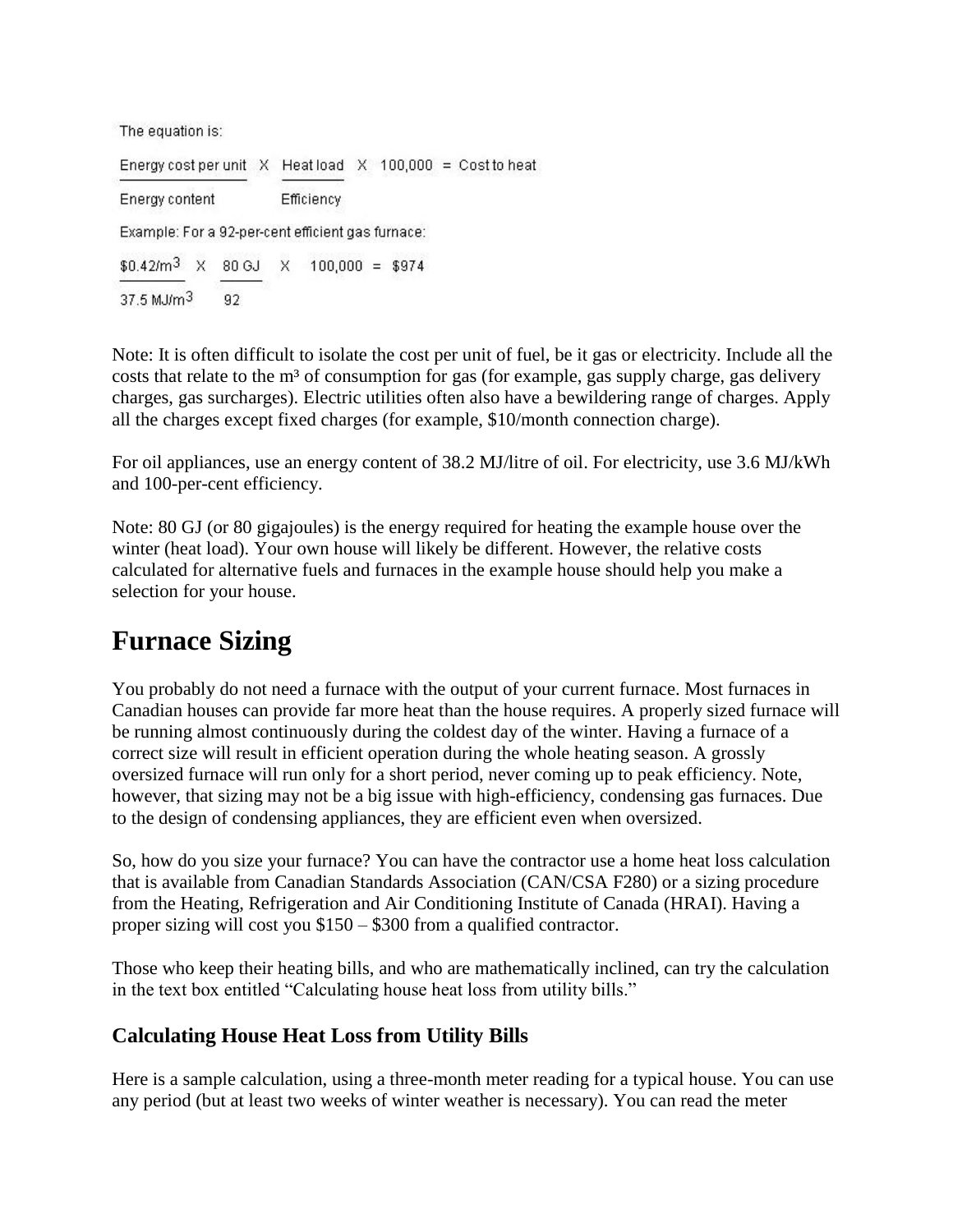yourself for the information, look at your furnace bills or phone your utility to see if they have appropriate records. The natural gas usage of other gas-fired appliances in the house is estimated from gas utility data and subtracted from the total for the period in question, so that the gas requirement for heating can be isolated. (Oil furnaces are harder to size using this method, but it may be possible using oil fill-up intervals and the number of litres delivered.)

The goal is to find a relationship between the gas consumed and the heating degree days (HDD). A heating degree day is essentially the number of degrees of heating required over the course of 24 hours, compared to a reference temperature of 18°C. For example, if the average daily outside temperature is 10°C, then the number of heating degree days for that day is  $18^{\circ}$ C -  $10^{\circ}$ C = 8 HDD. You can get the approximate HDD for your calculation period from the [Environment](http://climate.weatheroffice.ec.gc.ca/climate_normals/index_e.html)  [Canada](http://climate.weatheroffice.ec.gc.ca/climate_normals/index_e.html) website. Use the data from the "Degree Days: Below 18°C" row.

Once the relationship of the HDD and gas consumption is established, then you can calculate gas consumption for the design temperature in your area. This temperature is usually available from a mechanical contractor or your local building officials. It is not the extreme minimum temperature; it can be estimated from the average temperature over 24 hours on the coldest day of the winter. To approximate the design temperature: go to the historical weather data for your community on the [Environment Canada](http://climate.weatheroffice.ec.gc.ca/) website; find the coldest January over the last several years; then pick out the lowest daily average temperature in that month; and use that as the design temperature. Being a degree or two out will not make a huge difference in the calculation.

The example below uses a design temperature of  $-35^{\circ}$ C. At that temperature, the maximum HDD per day is equal to 53, which is the difference between 18°C and -35°C. Calculating the size of the furnace necessary on the coldest day of the year will mean that the furnace has the capacity to handle any expected local temperature. You can find a furnace's efficiency rating on its EnerGuide label or in the product documentation.

#### **Example**

Total gas consumption from December to March =  $1,320 \text{ m}^3$ Estimated consumption for other gas appliances (data from utility) =  $306 \text{ m}^3$ Therefore, gas consumption during the period for heating  $= 1,320 - 306 = 1,014 \text{ m}^3$ 

Heating degree days for that period (from Environment Canada data) =  $2,840$  HDD Heating consumption by degree day =  $1,014 \text{ m}^3 / 2,840 \text{ HDD} = 0.3570 \text{ m}^3/\text{HDD}$ Heating consumption at 53 HDD/day =  $(53 \text{ HDD/day})(0.3570 \text{ m}^3/\text{HDD}) = 18.9 \text{ m}^3/\text{day}$ 

Where gas has an energy content of 37.5  $MJ/m<sup>3</sup>$ , and the existing furnace has an efficiency of 72 per cent, then: Heat loss at 53 HDD/day = (18.9 m<sup>3</sup>/day) (37.5 MJ/m<sup>3</sup>)(0.72) = 510 MJ/day or 21.3 MJ/h<sup>\*</sup> According to the energy content of electricity, 3.6 MJ/h = 1 kW, then 21.3 MJ/h = 5.9 kW

This heat loss would require a furnace that produces an output of 5.9 kW or about 20,100 Btu/h (1 kW is approximately 3,412 Btu/h).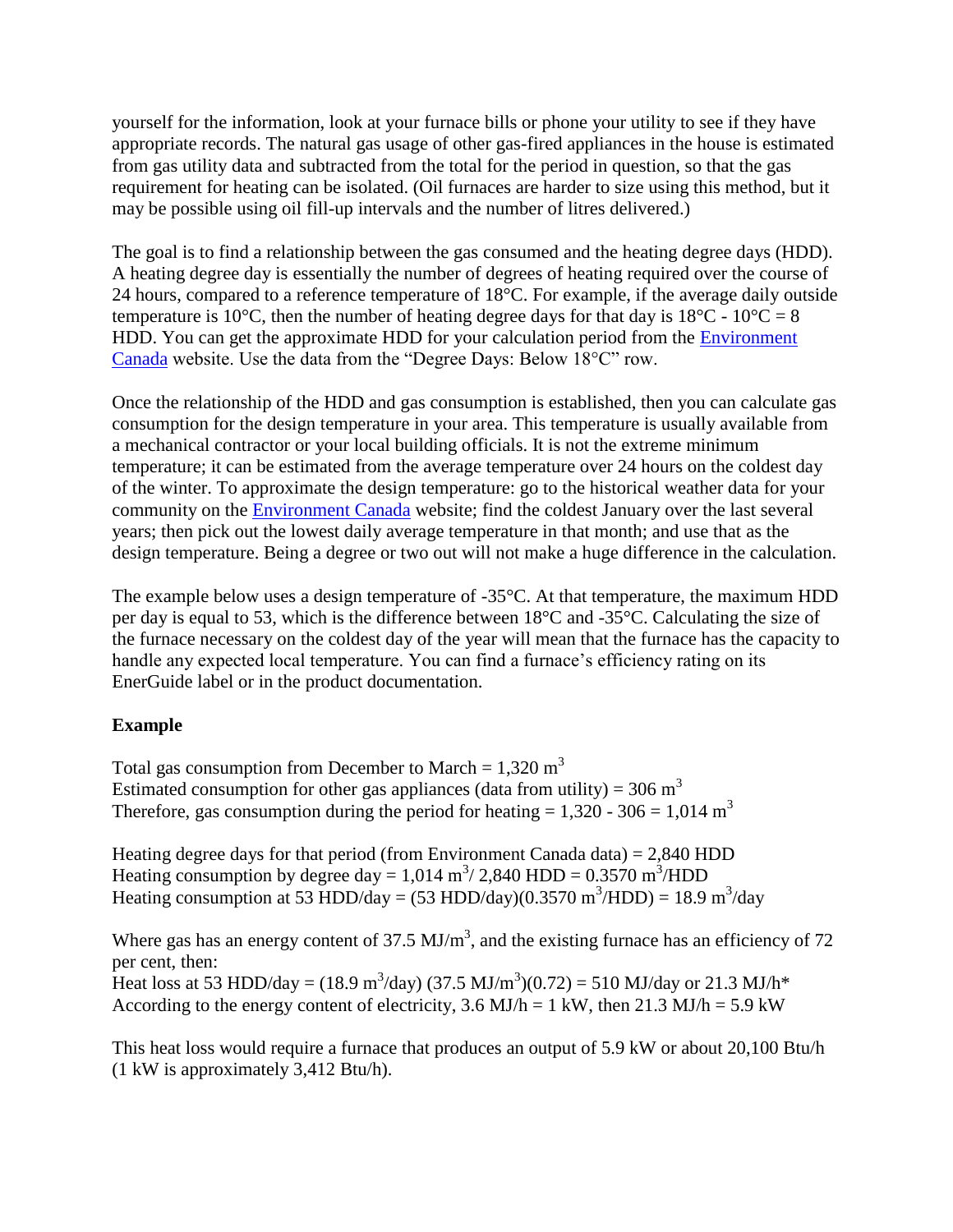If we allow the CAN/CSA F280 permissible oversizing of 40 per cent, then the proper furnace sizing would be  $(1.4)(20,100 \text{ Btu/h}) =$  approximately 28,100 Btu/h.

If you are calculating for an oil furnace, heating oil has an energy content of 38.2 MJ/litre.

\* Note: This calculation is correct, although many people think the efficiency factor is in the wrong place. It is not. We are calculating the house heat loss based on fuel used and furnace efficiency. A more efficient furnace will have delivered more heat to the house, and the heat loss will be higher.

# **Furnace Efficiency**

There is a wide range of furnace efficiencies, although only high-efficiency gas furnaces are sold in Canada as of 2010. The range of efficiency will vary by fuel.

Electric furnaces work on electric resistance. The full 100 per cent of the energy consumed goes towards the heating of the house. The inefficiencies with electric heating happen before the electricity reaches your house. If the electricity is created by burning fuels, there are inefficiencies in that process plus losses as the electricity moves through the lines.

Oil furnaces have become far more efficient since the height of their popularity in the midtwentieth century. Efficiencies have risen from roughly 60 per cent to well over 80 per cent as a result of advanced technologies — first to flame retention head burners and then to high static pressure burners. The more efficient oil furnaces require a better chimney than their conventional counterparts, so you will probably need to upgrade the chimney with a stainless steel liner inside the old clay tile. Make sure this is included in the quote.

Failure to have a properly sized chimney will result in excessive chimney condensation and eventual destruction in the case of masonry chimneys. There are high-efficiency, condensing oil furnaces as well. Earlier versions had reliability problems. The new generation, launched in 2003, may have resolved these difficulties.

New gas furnaces in Canada are high-efficiency (89 – 96 per cent) condensing furnaces. The high-efficiency furnaces use a plastic vent and are most often vented out the side wall. Propane furnaces are usually modified natural gas equipment.

# **So… What Do I Buy?**

Here are the most common questions about furnace replacements to CMHC staff from Canadians, and our usual answers:

#### **Should I switch my heating fuel?**

In most parts of Canada, it will be more expensive to heat with an electric furnace than one using oil or gas. An exception would be if you heat primarily with a wood stove and use the furnace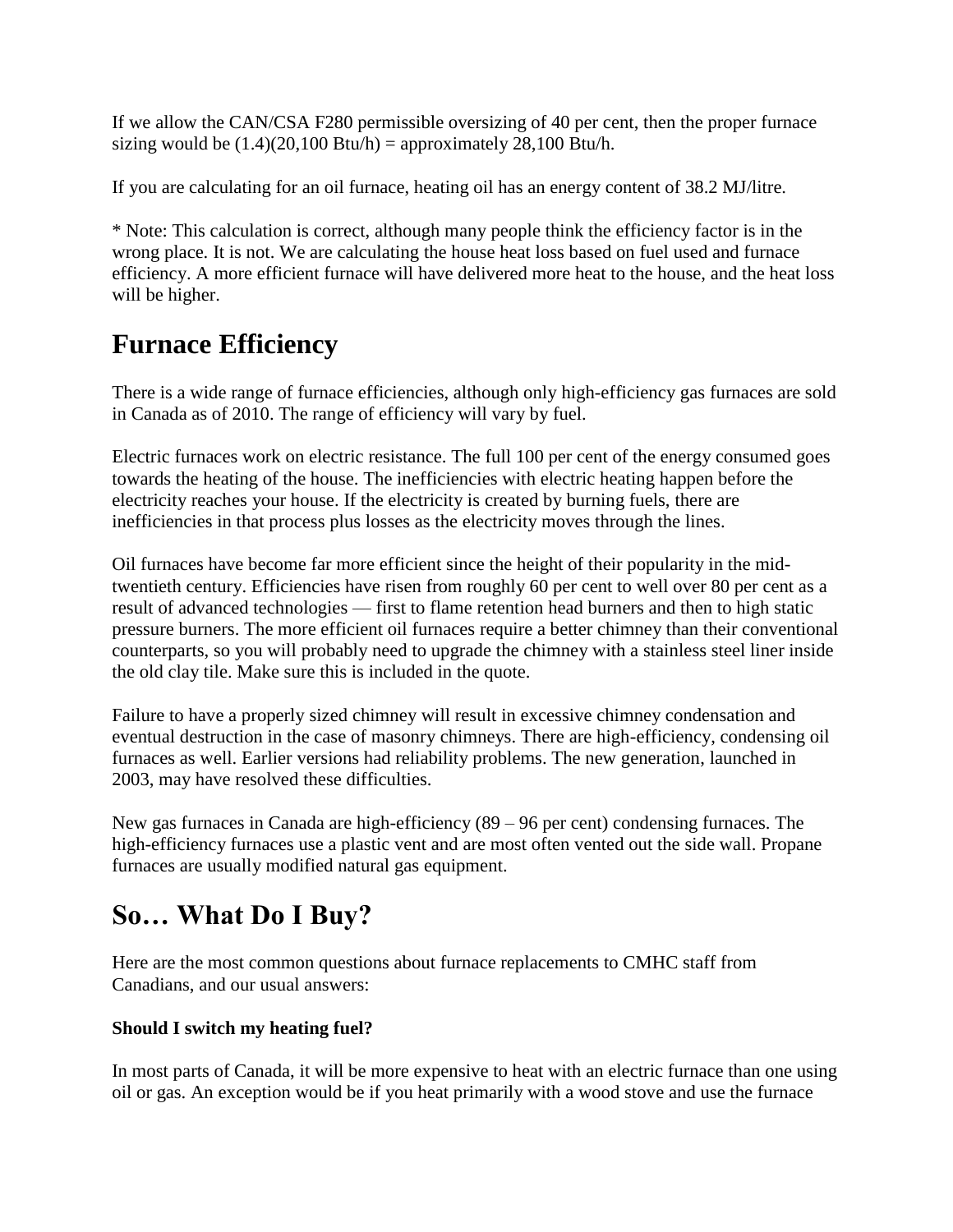only infrequently as backup. In this case, the low cost and low maintenance requirements of an electric furnace may be a major advantage. Deciding between oil and gas furnaces is a matter of choice. Make the calculation to see if it is significantly cheaper to use one fuel or another based on current prices in your area. Oil furnaces require a tank and usually a chimney. There may be additional costs for chimney modification or oil storage tanks when purchasing an oil furnace. Some home insurance companies require periodic oil tank replacements. Check if a new gas furnace would also require relining the chimney. Consult with your contractor and make sure that these costs are included in your estimates.

#### **Some dealers recommend a furnace of 100,000 Btu/h, and some say 80,000 Btu/h will be fine. How do I choose?**

See the previous discussion on [sizing.](http://www.cmhc-schl.gc.ca/en/co/renoho/refash/refash_018.cfm#sizing) If you are buying an oil furnace, proper sizing will affect the durability and efficient operation of your appliance. Your choices are either to pay for a proper heat loss analysis, to calculate house heat loss or to accept the dealer's estimate. Sometimes government or utility programs subsidize house testing. If such a program is in effect in your vicinity, this can be an economical way to have your house heating load established.

#### **Are there any advantages to multi-stage, multi-speed furnaces?**

Multi-stage furnaces have become more popular lately, although they are more expensive than the single stage furnaces that have been sold for decades. Multi-stage furnaces have two or three levels of burner function, and an efficient, modulating circulation fan to move the heat into the house. They can provide additional heat when a quick temperature rise is required, such as in the morning when a house with a setback thermostat is being heated from 15°C to 21°C (59°F to 70°F). A traditional single speed furnace would take longer to get up to temperature. The multistage furnaces are no more efficient than single-stage furnaces; they offer more flexibility and perhaps more comfort.

#### **Is Furnace "A" better than Furnace "B"? How can I find that out?**

There is little or no available data to show that one manufacturer's furnace will operate longer and with less trouble than a furnace from another manufacturer. This is frustrating for consumers. We are used to being able to read ratings of one product versus another product and to make a choice based on those ratings. However, a good furnace will last 25 years. A poor one may break down prematurely at 15 years. With lifetimes of this length, and with furnace design and model changes, it is hard to predict which furnace will provide the best service.

There are two factors to help you in your choice. Pick a furnace with a long heat exchanger warranty, 20 years or more. If manufacturers are willing to back the most expensive part of their appliance for a long time, this should inspire some confidence. Also, pick a furnace manufacturer and a dealer that have been in business for a significant period of time. A furnace with a lifetime warranty offered by a company that has been in operation for only three years may not be the best deal. One would expect to pay less for this level of uncertainty. Look for contractors with memberships in trade organizations such as HRAI, which would indicate an interest in professional qualifications.